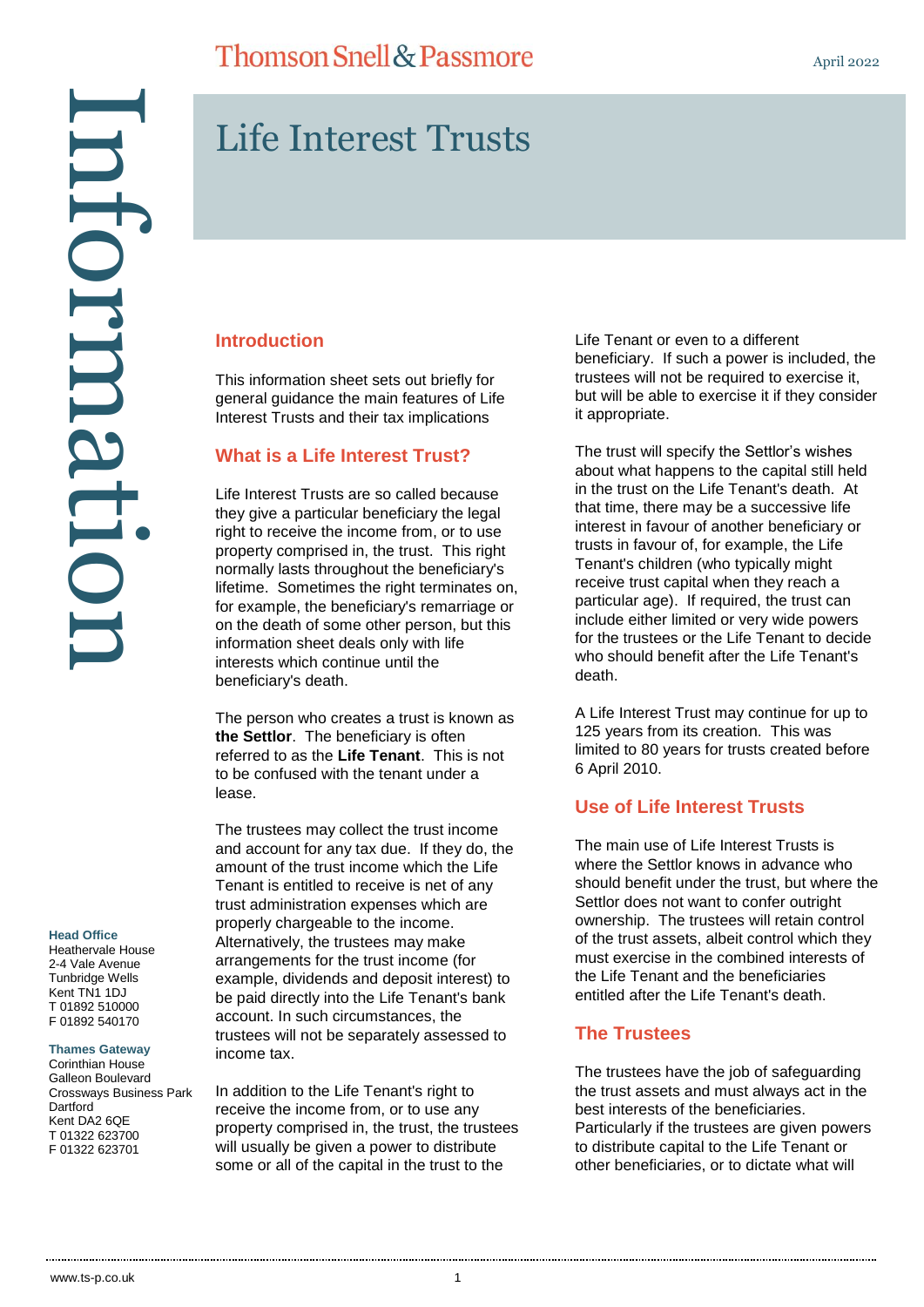## **Thomson Snell & Passmore**

### Life Interest Trusts

(continued)

happen after the Life Tenant's death, care must be taken in choosing the trustees. Unless the trust provides otherwise, the trustees must act unanimously so any one of them effectively has a power of veto. The Life Tenant can be a trustee, but should not be the sole trustee. If required, the Settlor can act as a trustee.

#### **Tax implications**

The inheritance tax (IHT) and capital gains tax (CGT) rules affecting Life Interest Trusts were radically changed by the 2006 Finance Act, taking effect from Budget day on 22 March 2006.

#### **1 IHT**

With the exception of new trusts for some disabled persons, the creation during lifetime of a Life Interest Trust on or after 22 March 2006 is treated as a chargeable transfer by the Settlor, and the Discretionary Trust charging regime will apply to the trust. These aspects are dealt with in the information sheet Discretionary Trusts.

For trusts made before 22 March 2006, while the existing life interest continues the trust assets are still treated for IHT purposes as being comprised in the Life Tenant's estate. On the Life Tenant's death, subject to any exemptions or reliefs which then apply, IHT will be payable on the combined value of the trust assets and the Life Tenant's own estate. The trustees will be responsible for paying the proportion of the IHT payable in relation to the trust assets. These rules also apply where a life interest in existence at 22 March 2006 was replaced before 6 October 2008 by a successive life interest or, from that date onwards, if the successive life interest

arises on death and is in favour of the surviving spouse\*.

These rules do not apply to any assets added to a pre-22 March 2006 trust after that date: the Discretionary Trust charging regime will apply to those assets.

A life interest arising on death under a will (called an immediate post-death interest) is also largely governed by the pre-2006 Budget IHT rules, with the Life Tenant being treated as owning the trust assets.

If the Life Tenant uses the trust assets in connection with their business or farming, Business or Agricultural Relief may be available to the trustees.

#### **2 CGT**

The trustees will be liable to CGT currently at 20% (but at 28% on residential property) in respect of any gains exceeding the trustees' available annual exemption (currently a maximum of £6,150). If available in relation to the Life Tenant, Business Asset Disposal Relief (previously known as Entrepreneurs' Relief) may reduce the rate to 10%. In addition, a Life Tenant who occupies a trust property may qualify for private residence relief on its sale.

Under a trust created before 22 March 2006, on the original Life Tenant's death the base value of the trust assets will usually be uplifted to their then value without any CGT charge. This uplift wipes out any unrealised gains (except any which have been held over by the Settlor to the trustees). The same treatment will apply to a successive life interest which arose before 6 October 2008, and to life interests arising subsequently on the death of a spouse. In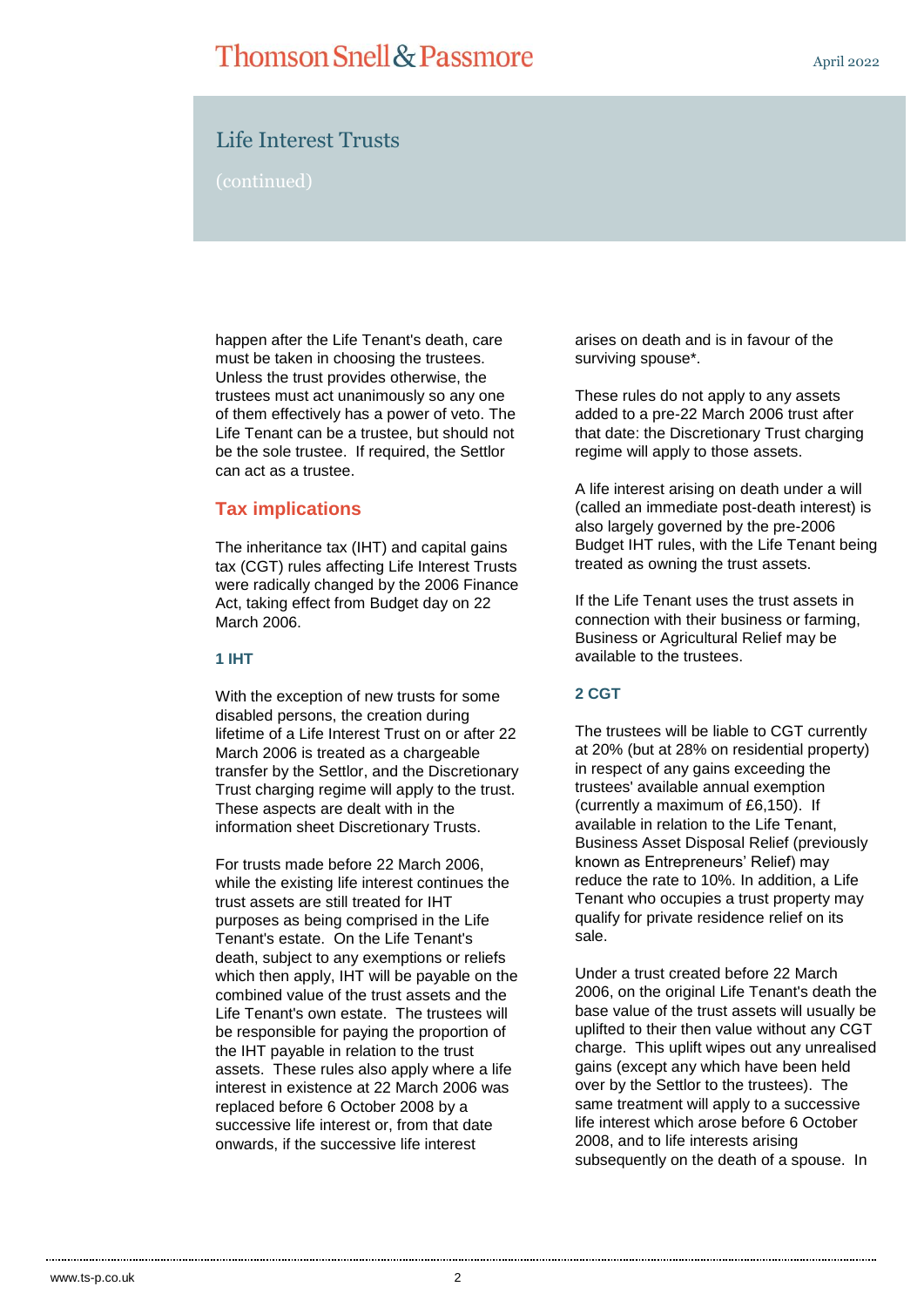## **Thomson Snell & Passmore**

April 2022

### Life Interest Trusts

(continued)

almost all other cases there will now be no CGT rebasing on the Life Tenant's death.

The transfer of chargeable assets into a Life Interest Trust will be a disposal for CGT by the Settlor. Any liability to CGT will depend on the Settlor's own circumstances. For gifts on or after 22 March 2006 any gains accruing to the Settlor may be held over and, in effect, transferred to the trustees (except as mentioned below). This is more favourable than for gifts before that date, in respect of which hold-over relief was only available for business assets.

Where the Settlor has retained an interest in the trust as a possible beneficiary, it is not possible to hold over gains, even in business assets, to the trust.

A Settlor is regarded as having an interest in a trust if there are any circumstances whatsoever under which the assets within the trust or the income arising to the trustees may become payable to the Settlor or to his/her spouse\*. The Settlor will also be regarded as having an interest if his/her minor and unmarried children or stepchildren can benefit.

Should any beneficiary become entitled outright to the trust assets, the trustees will be treated as if they had disposed of them. Whether or not hold-over relief will be available will depend (except in the case of business assets) on how and when the trust was made.

#### **3 Income Tax**

The trustees are generally subject to income tax at the basic rate, presently 20%, but pay tax at 8.75% on dividends. The trustees are not eligible for any personal or dividend allowances, nor can they deduct

any trust administration expenses when calculating their tax liability. If the Life Tenant who is entitled to receive the income is taxable at the higher or top rates, the Life Tenant will have to account to HMRC for the additional tax. A Life Tenant who is a nontaxpayer may reclaim tax previously paid by the trustees.

If the Settlor or his/her spouse is a possible beneficiary, all the trust income will normally be taxed on the Settlor during his or her lifetime.

If income is payable from the trust to a minor, unmarried child or stepchild of the Settlor, it will also be taxed on the Settlor.

#### **Administration**

A Life Interest Trust needs to be properly administered. This usually involves the trustees registering the Life Interest Trust with HMRC's online Trust Registration Service, filing annual Tax Returns and issuing tax deduction certificates to the Life Tenant, unless all the trust income is paid directly to the Life Tenant and assessed on the Life Tenant. The trustees should also maintain trust accounts and properly manage the trust's property or investments. The amount of administrative work will depend on the nature of the trust assets.

#### **Conclusion**

A Life Interest Trust may be suitable for an individual who wishes to transfer assets for the benefit of one or more particular beneficiaries without giving them outright control of the assets. A Life Interest Trust can be drawn rigidly or very flexibly, by giving the trustees powers partially or completely to terminate the Life Tenant's